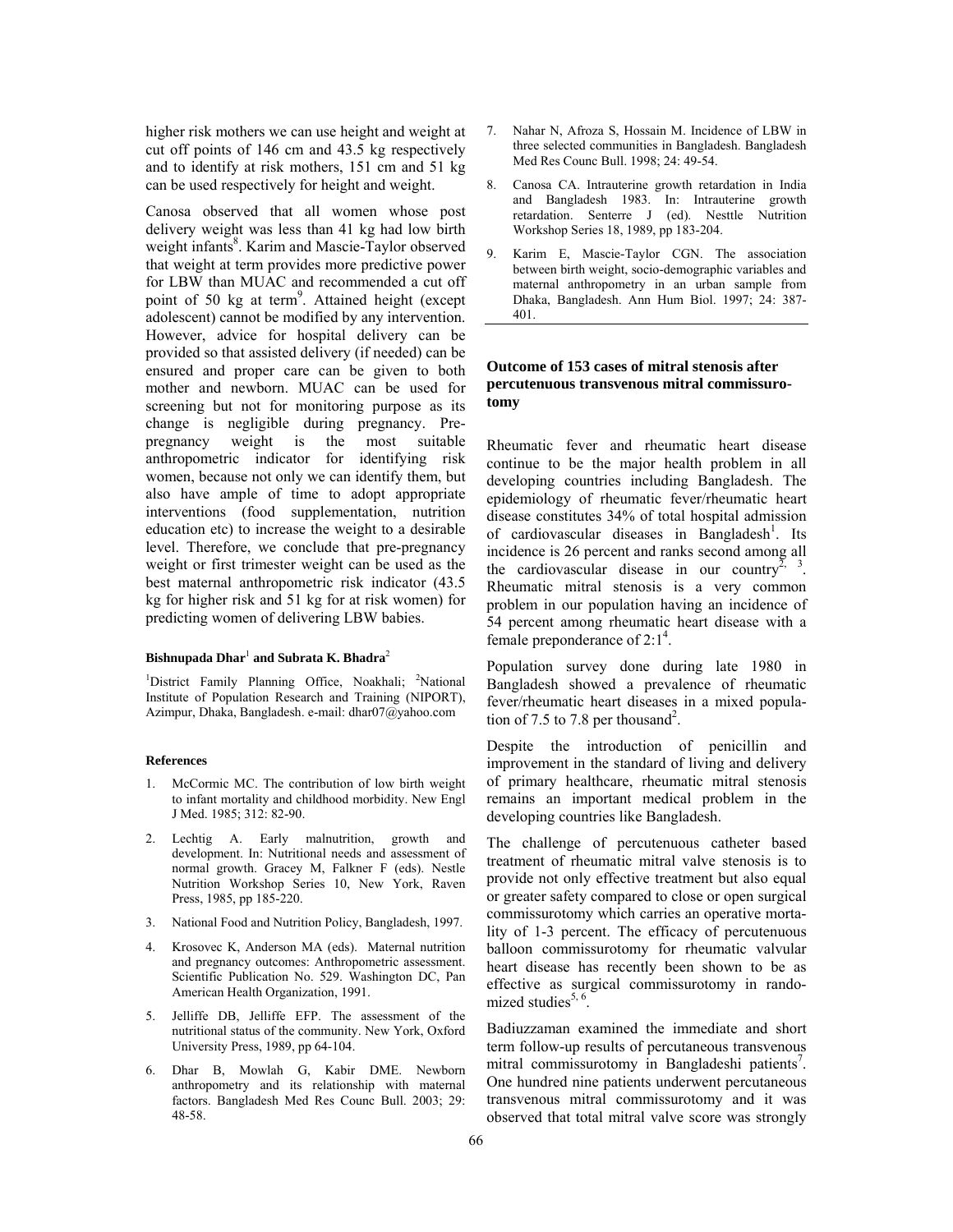associated with post-percutaneous transvenous mitral commissurotomy outcome in terms of decrease in mean pressure gradient (MPG), increase in mitral valve area and occurrence of mitral regurgitation.

Chowdhury<sup>8</sup> carried out a comparative study between percutaneous transvenous mitral commissurotomy and close mitral commissurotomy. Wilkins score and total commissural morphology score were found to be the most important procedural variables associated with the outcome. There is also observed that immediate outcome after percutaneous transvenous mitral commissurotomy and close mitral commissurotomy were excellent but there was no significant difference in terms of outcome between the two procedures.

From January to December 2003, 153 cases underwent the percutaneous transvenous mitral commissurotomy with moderate to severe mitral stenosis using the inoue balloon catheter in the National Institute of Cardiovascular Diseases and Hospital (NICVD), Dhaka, Bangladesh. Patients were included in this study if they fulfill the following criteria: mitral valve areas  $\leq 1.5$  cm<sup>2</sup>, absence of more than Grade II mitral regurgitation, absence of significant calcification or subvalvular change and absence of left atrial thrombus.

Two dimensional, M-mode, spectral and color doppler studies were done in all patients both before and after percutaneous transvenous mitral commissurotomy. After taking written consent, right and left cardiac catheterization was done. Trans-septal puncture was done by Brocken Brough needle and Mullin sheath. The optimal size of the inoue balloon was decided by mathematical formula [height (in cm)/  $10 + 10$ ]. Stepwise or graded dilatation was done. Pulmonary artery systolic pressure, left atrial means pressure and mean transmitral pressure gradient were recorded before and immediately after the mitral valve dilatation. Results were considered optimal when the increase in mitral valve area  $\geq 1.5$  cm<sup>2</sup> or percentage increase was ≥50% and mitral regurgitation was grade ≤2.

Among 153 cases two patients develop mitral regurgitation grade III which were medically treated and no surgical intervention needed. One patient developed moderate hemopericardium and procedure was stopped and treated conservatively. Later the patient's percutaneous transvenous mitral commissurotomy done successfully.

The procedure was successfully performed in 150 cases out of 153 (98%) cases. Technical failure occurred in one case due to inability to cross the mitral valve and two cases developed mitral regurgitation Grade III which was treated medically and one case developed moderate hemopericardium.

There were 98 females and 55 males with mean age of  $36 \pm 15.34$ . Thirty four (22%) had atrial fibrillation, 25 (16%) had previous commissurotomy (Table I). 80 (52%) had Grade I-II and 73 (48%) Grade III-IV NYHA functional class dyspnea and total echocardiographic (Wilkin's) score was in the range  $5-10$ . Mean  $(\pm SD)$  of total score was  $6.75 \pm 0.80$ . Left atrial diameter,  $43.35 \pm 0.80$ . 6.80 mm and had also mitral regurgitation Grade I-II, 25 (16%).

**Table I:** Basic characteristics of the patients

| Age (years) (mean $\pm$ SD)                       | $36 \pm 15$      |
|---------------------------------------------------|------------------|
| Age (years) range                                 | $12 - 60$        |
| No. of female patients<br>NYHA class              | 98 (64%)         |
| $1 - 2$                                           | 80 (52%)         |
| $3 - 4$                                           | 73 (48%)         |
| Atrial fibrillation                               | 34(22%)          |
| Previous commissurotomy                           | 25(16%)          |
| Echocardiographic score                           | $6.75 + 0.80$    |
| Echocardiographic Range                           | $5 - 10$         |
| Left atrium diameter (mm)                         | $43.35 \pm 6.80$ |
| Associated mitral regurgitation<br>(grade 1 or 2) | 25(16%)          |

All the data expressed as (mean±SD), range, percentage as applicable

Mean mitral valve area was  $0.79 \pm 0.18$  cm<sup>2</sup>. Post percutenuous transvenous mitral commissurotomy, mitral valve area was  $1.86 \pm 0.37$  cm<sup>2</sup>. Statistically significant increased in valve area  $(p<0.001)$ . Post percutaneous transvenous mitral commissurotomy valve area increase more in those patient had Wilkins score 5 - 7.

Mean peak pressure gradient was found  $15 \pm 4.72$ mmHg. After percutenuous transvenous mitral commissurotomy pressure gradient across the mitral valve decreased to a mean  $8.70 \pm 3.83$ mmHg (p value-  $0.004$ ).

Mean pressure gradient decreased significantly. It was  $19.60 \pm 8.94$  mmHg before the procedure and  $3.72 \pm 3.82$  mmHg after the procedure (p value-0.001).

Pulmonary artery systolic pressure decrease significantly after the procedure. PASP (mean  $\pm$ SD) was  $56 \pm 24$  mmHg before percutaneous transvenous mitral commissurotomy. After percu-